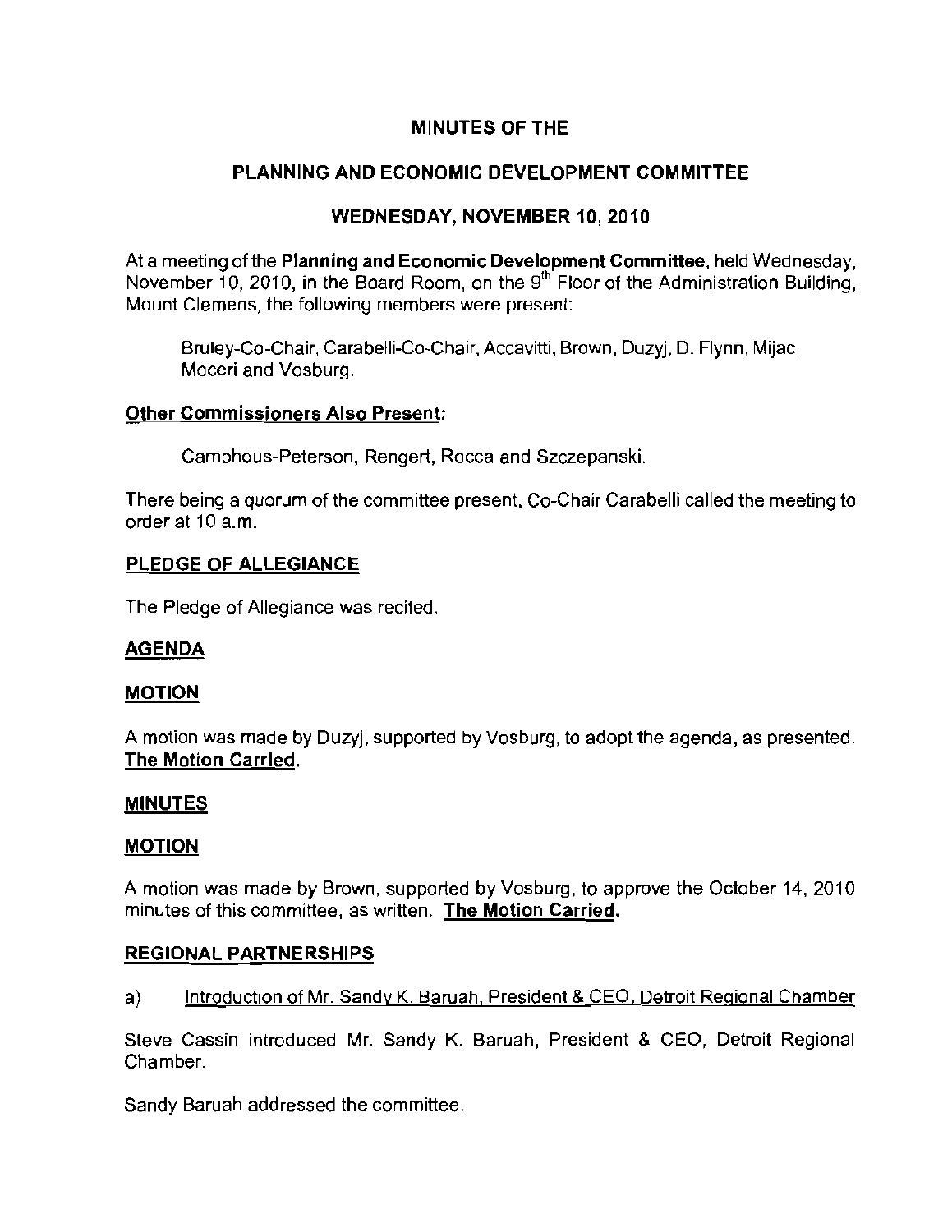## **MOTION**

A motion was made by Vosburg, supported by Moceri. to receive and file the introductory report from Mr. Sandy K. Baruah, President & CEO. Detroit Regional Chamber. The Motion Carried.

## **COMMUNITY DEVELOPMENT**

### a) Update on Neighborhood Stabilization Program (NSP)

Mike Rozny informed commissioners about the NSP 3 Program.

## **MOTION**

**A motion was made by Brown, supported by Accavitti, to receive and file the status report**  on the Neighborhood Stabilization Program.

**The following commissioner spoke: Brown.** 

Co-Chair Carabelli called for a vote on the motion and The Motion Carried.

b) Monthly Report from Solid Ground

Mike Rozny overviewed Solid Ground's report.

#### **MOTION**

A motion was made by Vosburg, supported by Duzyj, to receive and file the monthly report from Solid Ground. The Motion Carried.

## **PLANNING**

a) Update on County-wide Trail Plan

**John Crumm gave an update on the status of trail projects.** 

#### **MOTION**

A motion was made by Vosburg, supported by Moceri, to receive and file the November 2010 update on the status of trail projects along the Macomb County 70 mile trail loop.

**The following commissioner spoke: Carabelli.**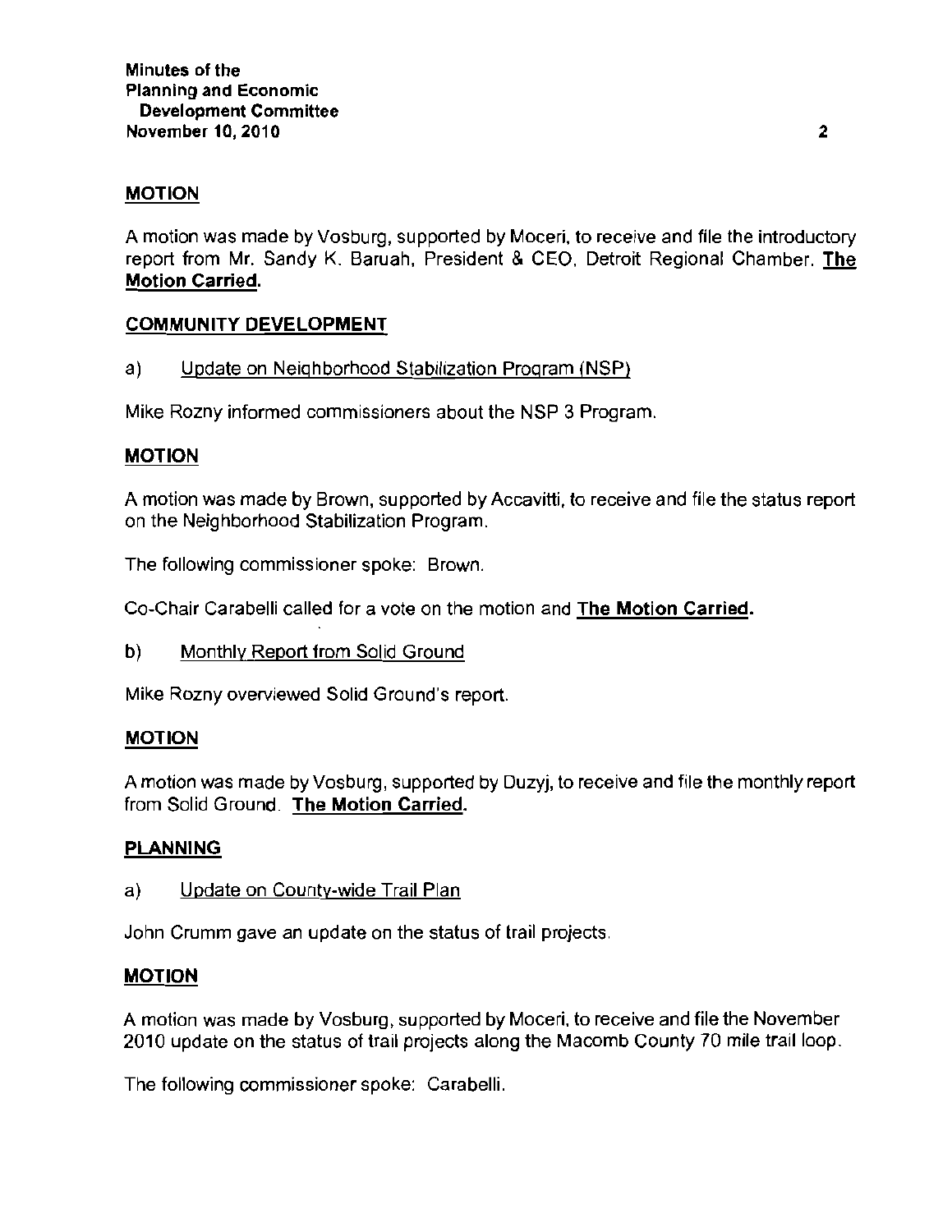Co-Chair Carabelli called for a vote on the motion and **The Motion Carried.** 

# **ECONOMIC DEVELOPMENT**

# a) Report on October 26<sup>th</sup> Michigan Economic Growth Authority Board Meeting

Bob Tess reported on the Michigan Economic Growth Authority (MEGA) Board of Directors meeting that was held on October 26<sup>th</sup>. He specifically spoke about the MEGA tax credit and projects of importance.

# **MOTION**

A motion was made by Moceri, supported by Duzyj, to receive and file the report on the October 26, 2010 Michigan Economic Growth Authority Board meeting.

**The following commissioners spoke: Vosburg and Brown.** 

Co-Chair Carabelli called for a vote on the motion and The Motion Carried.

## **FILM**

# a) Update on Filming in Macomb County

Maria Zardis spoke about the recent filming that took place in different locations in the county. She then spoke about another filming opportunity.

# **MOTION**

A motion was made by Duzyj, supported by Vosburg, to receive and file the report on filming in Macomb County. The Motion Carried.

# **ENVIRONMENTAL**

## a) Update on Grant Activities

Gerard Santoro gave a PowerPoint presentation entitled, Work Status Report Key slides included: Brownfield Redevelopment Programming, Energy Efficiency Conservation Block Grants, Great Lakes Restoration Initiative, Coastal Zone Management Programming, Land Use Based Watershed Management Programming and Other Projects or Programs.

# **MOTION**

A motion was made by D. Flynn, supported by Duzyj, to receive and file the report on